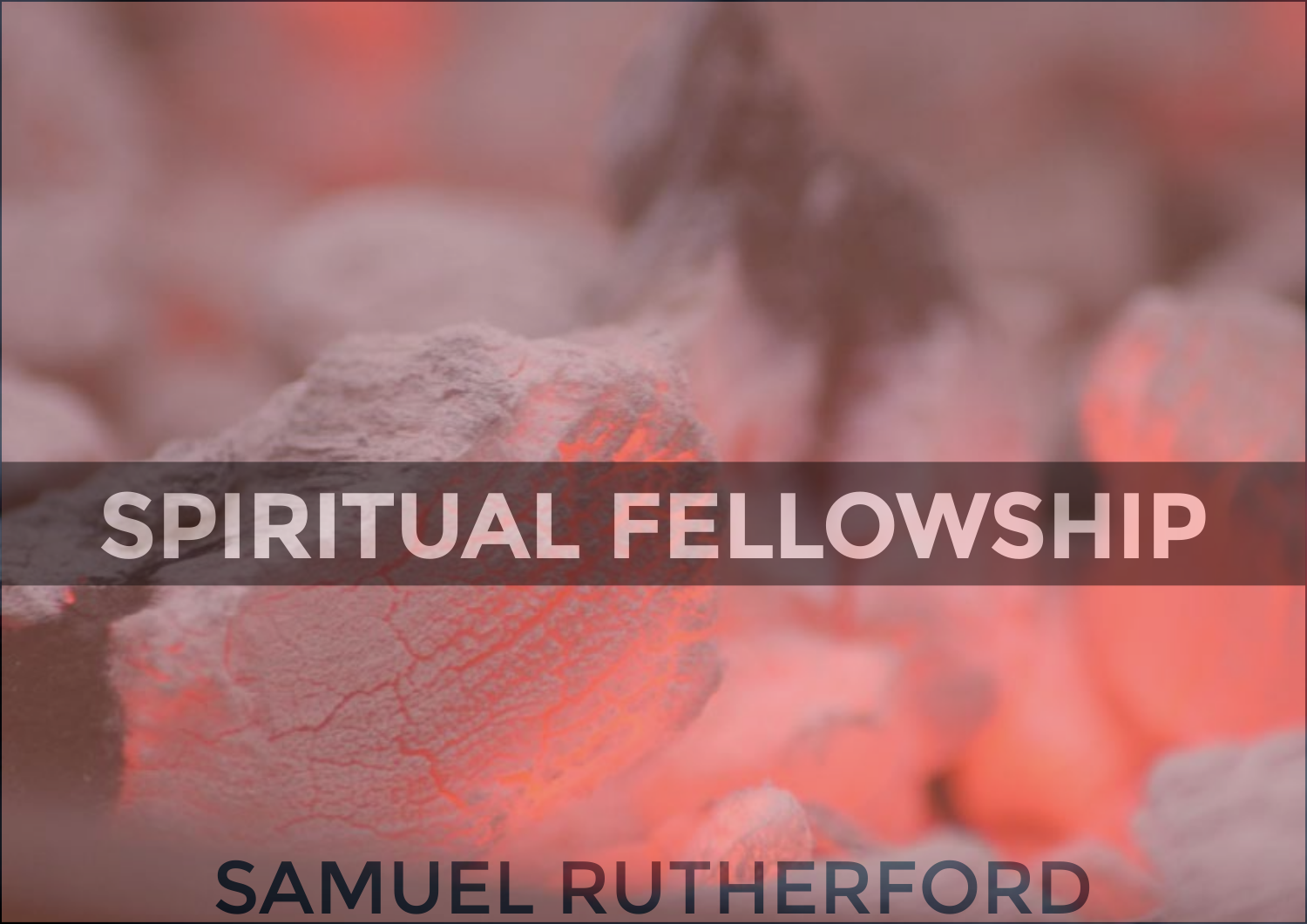"many coals make a good fire, this is part of the communion of saints"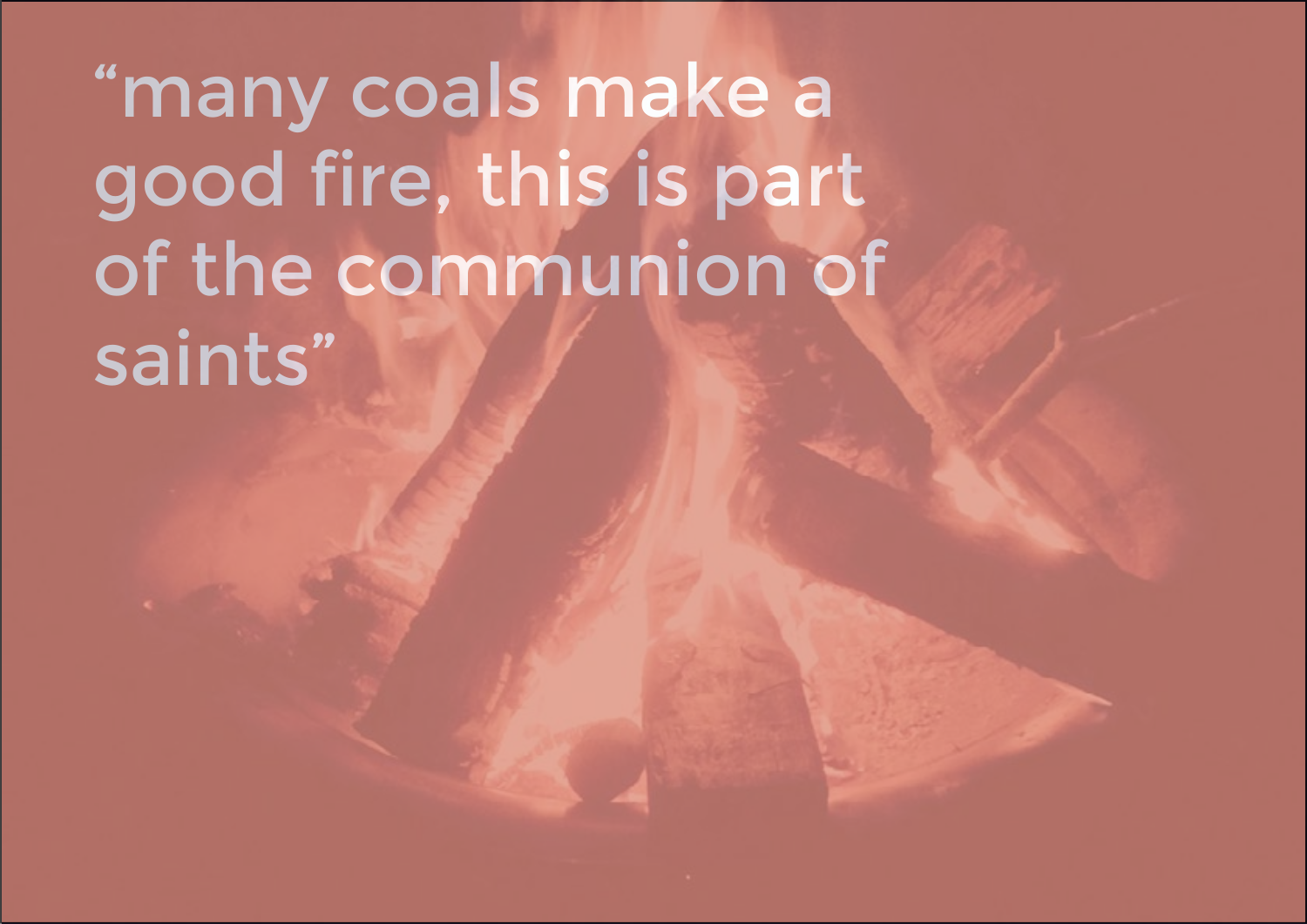The Second Reformation in Scotland was a regarded the Covenants as God's answer to "those fervent prayers uttered and sent up to heaven at those most profitable edification meetings when rupt". Such meetings had also played an important role during the first Scottish Reformation.

those who opposed unbiblical practices. They erford wrote to encourage believers not to "slack" till He make Jerusalem a praise in the earth".

meltings of heart" among the people of God at

episcopalian, James Guthrie was also converted under the influence of Samuel Rutherford. This

#### 01 Controversy

Once reformation came there was some concern before the 1639 General Assembly. Some were inclined to discourage all such private meetings. Others such as Rutherford were firmly in favour of them if carefully managed. There was a danger of other views about the Church creeping in. Congrechurch of only professing believers.

Regular gatherings of many families could create division if they promoted unbiblical teaching. There was concern about potential attempts to set up separate congregations. These could arise if the sometimes arisen from such groups.

biblical office of the minister of the Word. No one apart from the ways appointed by God. Another longer confined to them.

Yet there were also great benefits in spiritual fellowto be preserved within the Church.

### 02 Resolution

The issue returned over several years and by 1641 the position was clear. The Assembly showed discouraged firmly the dangers and abuses. They still encouraged meeting to mutually edifying one another. The Directory for Family Worship of 1647 reasserted this.

James Durham later said that we should not disclaim "Christian fellowship" because it is sometimes sure to engage in it correctly and wisely. He referred to Hebrews 10:24 and 3:12-13.

### 03 Rutherford's Biblical Case

Samuel Rutherford believed this Act encouraged such meetings on an occasional basis. He believed there was a strong biblical case for such gather-

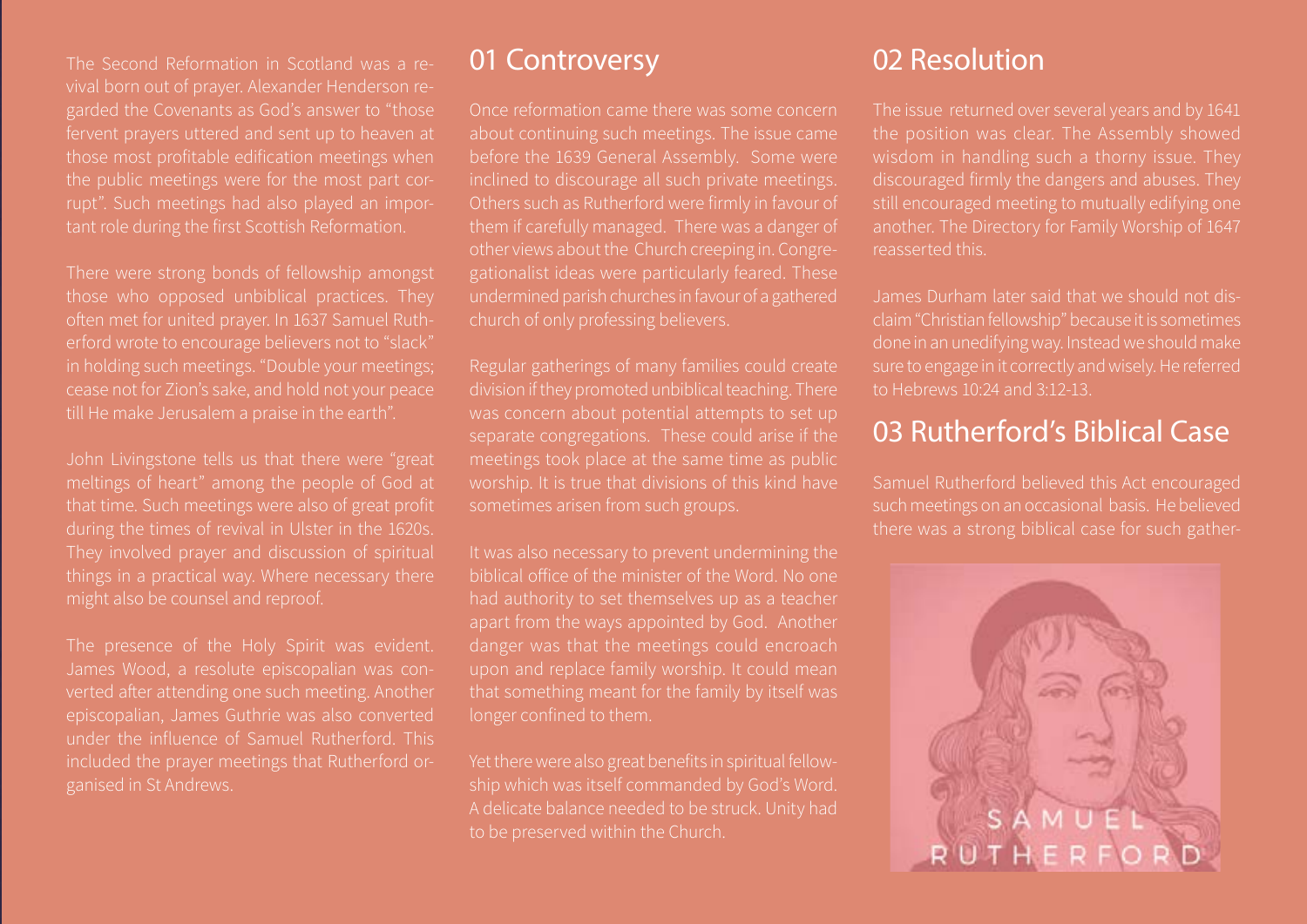# "the more the coals are together, the hotter the fire will be"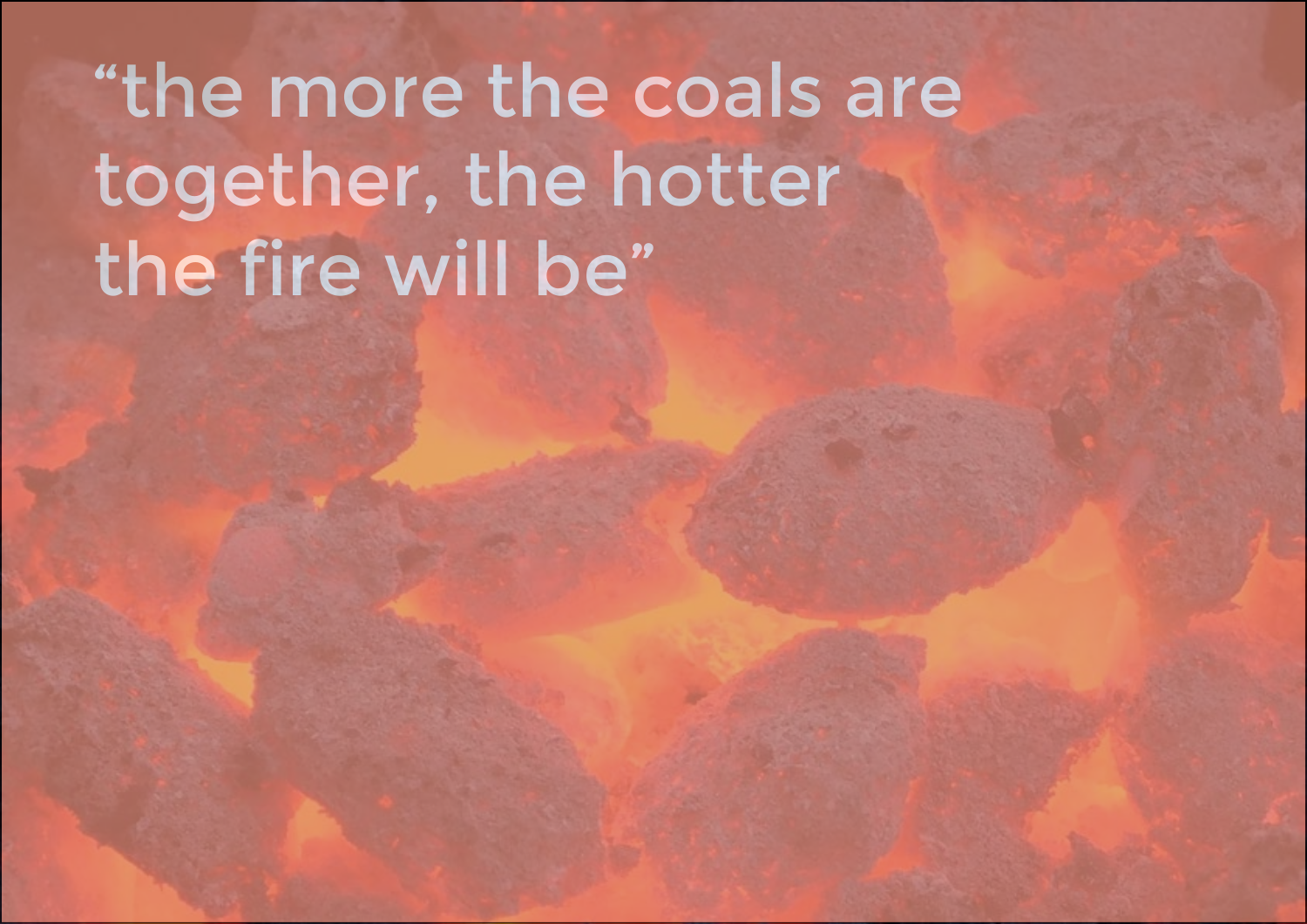spiritual benefits. "Many coals make a good fire, this is part of the communion of saints". He also provides a long string of bible verses to prove that

This booklet is extracted and updated from a Christians to encourage and mutually strengthen one another. He also addresses objections to this

Fellowship is a word frequently used by evangelicals today. Sometimes it is more or less used simply to for whatever reason. Rutherford speaks of duties of comforting, encouraging, counselling and rebuking

The meetings that Rutherford envisages are highly life in each other by prayer and applying Scripture. This might be in relation to our relationship with life amongst God's people once again.

## 01 The duties of Christians to one another

of the blessed body of Christ.

What does the Word of God say about this duty? Hear the Word of God. It is clear.

- To rebuke one another (Leviticus 19:17).
- To teach and exhort (Colossians 3:16).
- • To speak often to one another (Malachi 3:16).
- 

The latter is recommended as a special means for not acknowledge that whatever is recommended as a means to prevent hardness of heart is a duty commanded and ordained by God. This duty of

Christians are also commanded: "comfort yourselves together, and edify one another" (1 Thessacomfort the feebleminded, support the weak, be

These texts authorise all Christians to do these things as well as the head of a family. They should together the hotter will be the fire.

Another passage says that the righteous man speaks "of wisdom and of judgment, and the law

of God is in his heart" (Psalm 37:30:). Proverbs 10:21 says that "the lips of the righteous feed many." This is not feeding provided by a pastor. Simply because should go to the pulpit and assume the responsibiland to confine it more narrowly than this imposes a

### 02 Is this public teaching?

Some may object that this seems to be like public and admonish one another, what is the difference between this and public teaching? It might seem that

1. This objection is not so much against the duty of private instruction as it is against the Scriptures of God themselves. The difference is clear.

rebuke and comfort one another. It is said of the ministry that none can preach unless he is sent. Thus this

"Every Christian is commanded to exhort, instruct, rebuke and comfort one another"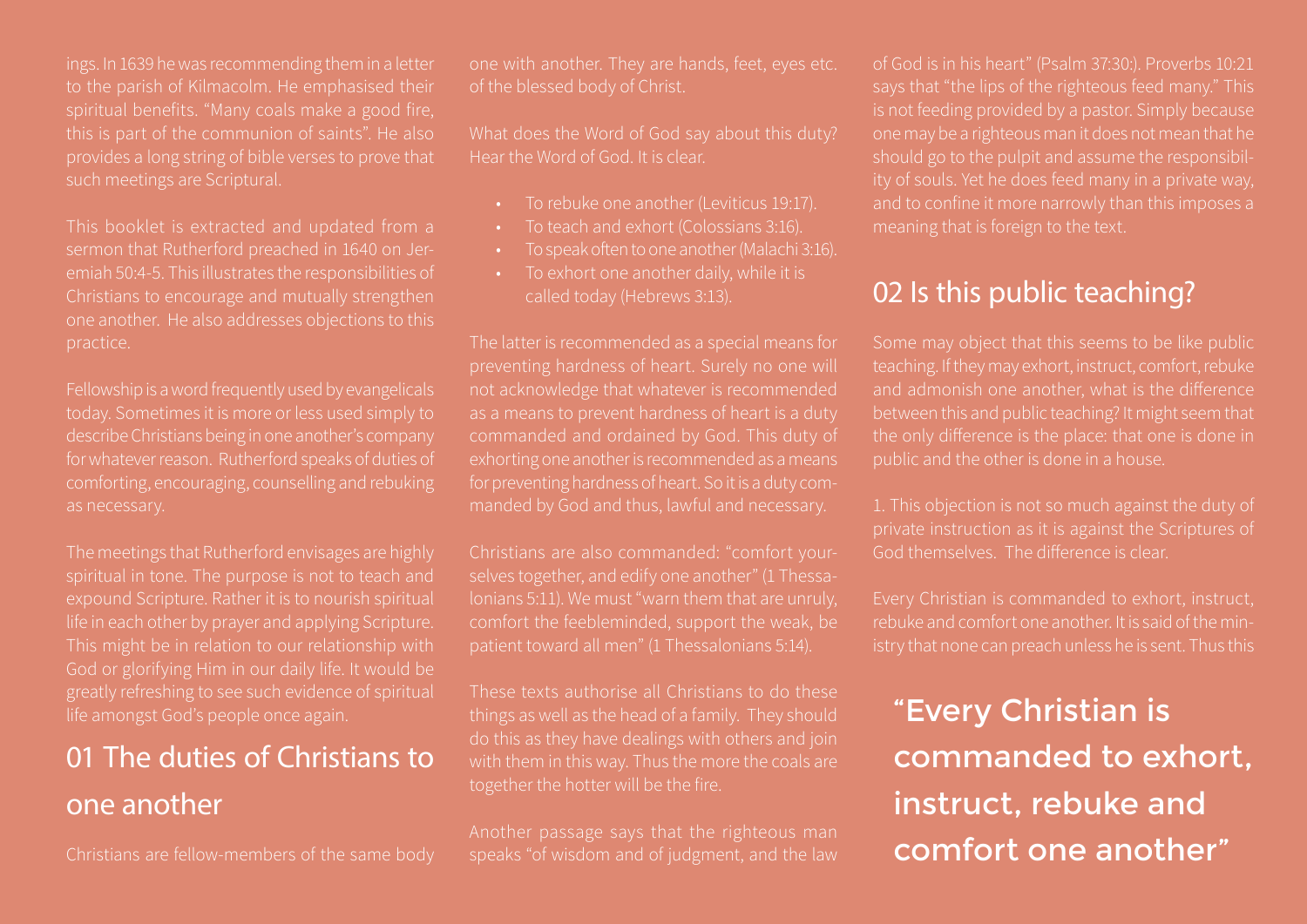# "This is not so much expounding Scripture as applying it correctly"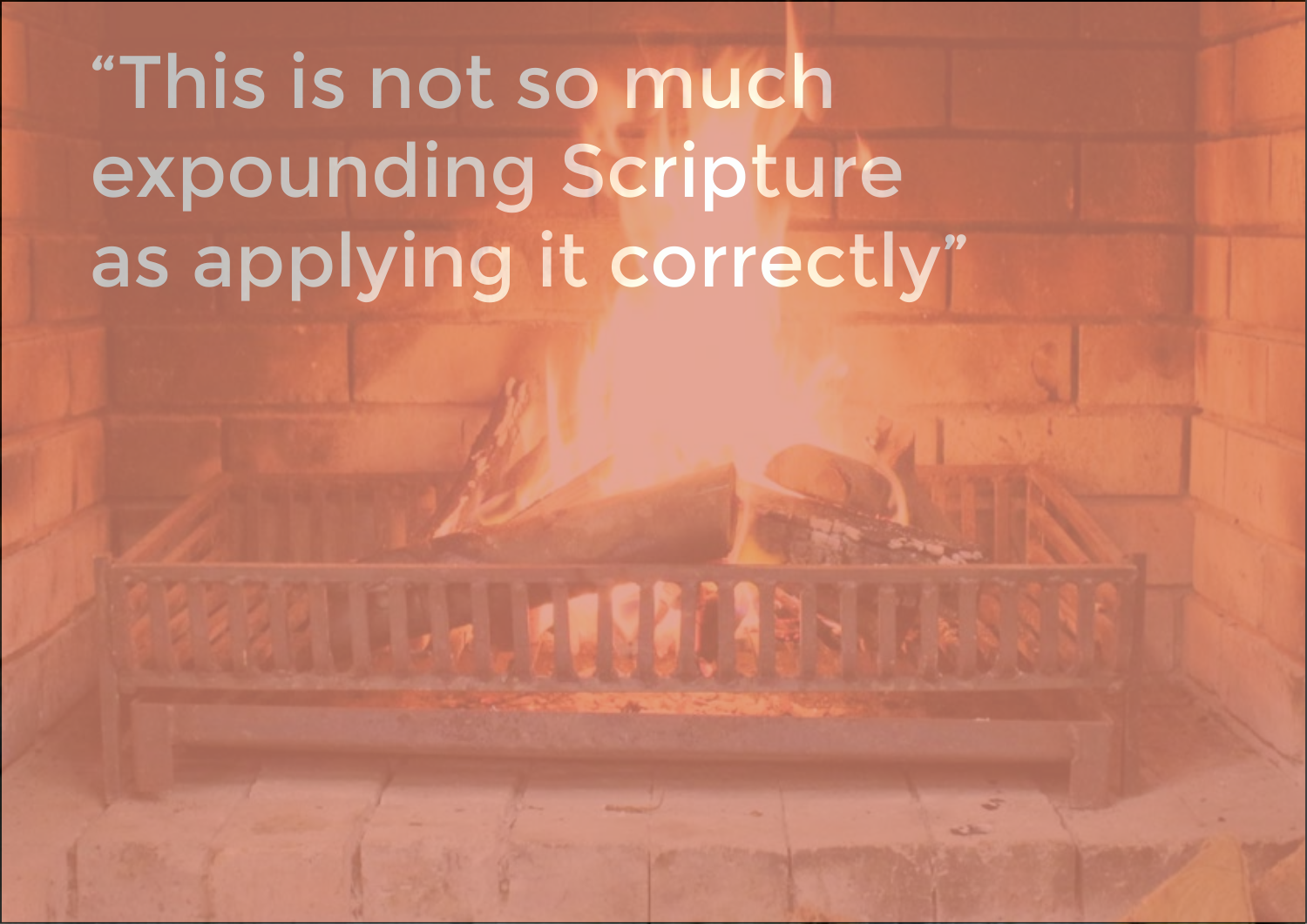objection is levelled as much against the Scriptures of God as against those who defend the lawfulness of private instruction.

2. This objection would be against those who speak one to one as much as against someone who speaks one to twenty.

between a common soldier warning the army that the enemy is advancing on them and the appointed

is clear that one has a calling and authority from obliged in the same way. Yet as part of the army he is obliged to give warning when he sees them in any danger. If he fails to do so he does wrong even

The difference is the same as between a teacher teach students. One of the fellow students may, however, teach another student the same lesson as the teacher.

No one will say that either the soldier usurps the watchman's place or the student the teacher's special designation for that purpose and the other he is disobeyed. One against the Lord's calling and

authority, and another against His message which Christian is not as serious.

The public watchman is appointed to use all ordinary and possible means for the good of people but the private individual is only to do this in an ordinary his whole endeavour and give himself completely to the study of theology for that purpose.

# 03 Is this official interpretation of Scripture?

Another objection is that this is like officially interunlawful for any except those who have authority to do this.

the Scriptures in public is appropriate for the pastor they may be in the role of ministers. It is impossible for them to believe the Scriptures unless they can apply them. They must be able to apply them for rebuking, comforting, instructing one another and

another etc. If this is so then it cannot be unlawful for Christians to meet together for that purpose. None will meet in this way except those who are children of the same house.

I do not mean that all private Christians have authority from the Lord either to expound the Scriptures in public to the people or to expound them in the same doctrine and apply the Scriptures for the people's use.

#### What we mean is:

1. The faith of God's people in understanding This would be blind faith, merely believing as the Church believes.

apply the meaning of Scripture to themselves God but in agreement with it. This is what the command them to confer, warn, rebuke etc. This is not so much expounding Scripture as applying

"A private Christian ought to help others in the way to heaven"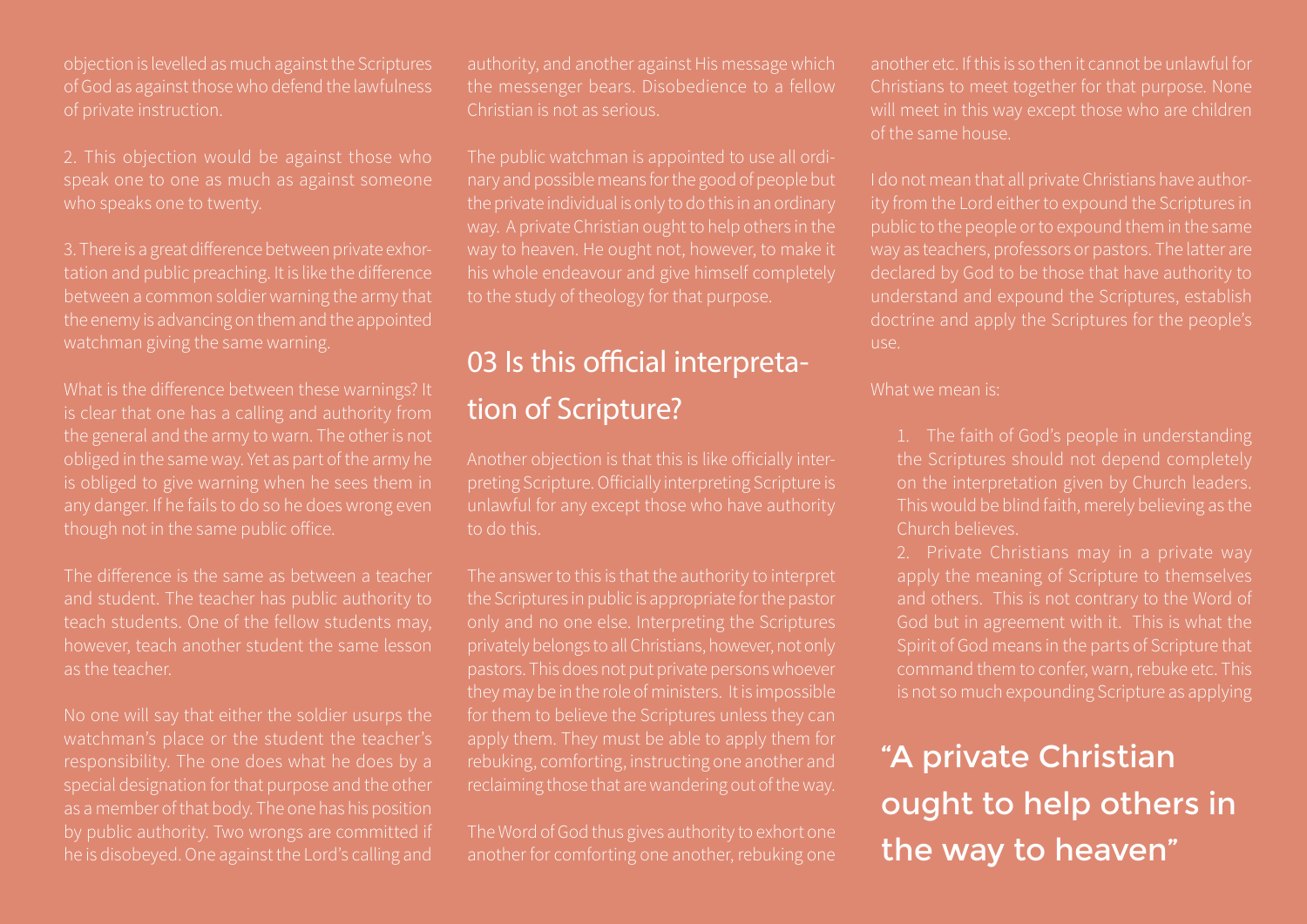"All saints...have communion in each other's gifts and graces"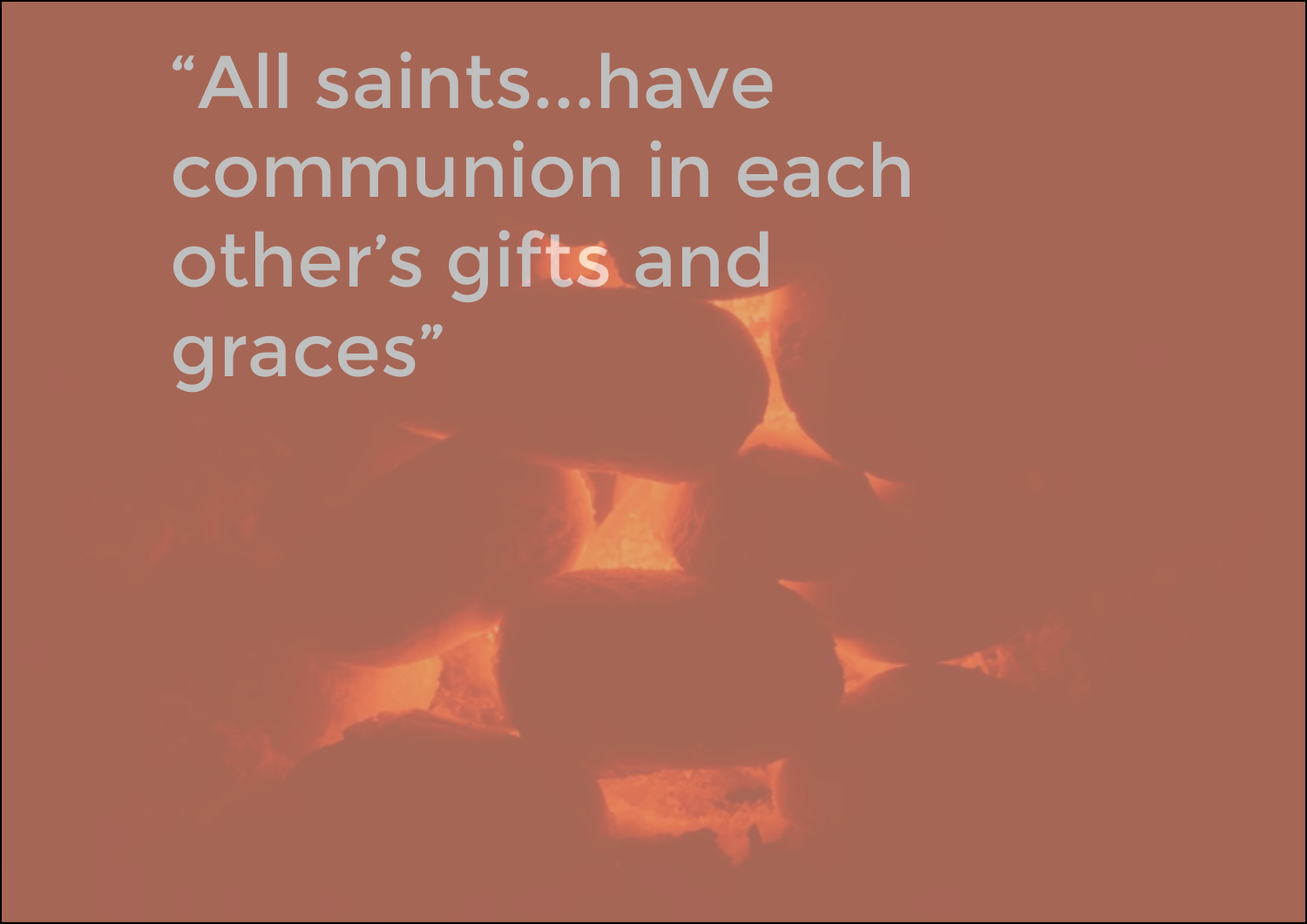age them to take to themselves the responsibilities that belong to pastors and teachers or others called to that holy function (Hebrews 5:). Private Christians ought not to interfere with

## 04 Is this not simply to be done on a one to one basis?

Some may object that such rebuking, comforting,

If you compare this assumption with the original both in Greek and Hebrew it is clear this cannot obliges to love only one person and no more? Does neighbour?

law of God requires more. Similarly Galatians 6:2 of God requires us to do this towards all men in so

of God does not restrict these duties within a one

In the Old Testament the word is also not defined so narrowly. For instance Genesis 42:21: "And they said one to another". The word means that every one of Joseph's brethren spoke to his brother. When to one or not rather every one of them to another?

# 05 Is it Scriptural to arrange a time and place for this?

If it was lawful for Job's friends to meet together to comfort him, it was not unlawful to arrange to meet together for that purpose. I believe that this passage says that both the time and the place were appointed beforehand (Job 2:11). Is the acduty appointed by God then setting a time and place beforehand cannot make it unlawful.

unlawful time and place. It is true that it is wrong make it holy. But in general appointing a time and but rather better.

is unlawful if he sets aside 6:00 am and a particular house for prayer at that time. The same applies to preaching on a week day. Is it unlawful to appoint

### 06 How many can gather?

Another objection relates to the number of those who may together to fulfil this duty. Some object that if two or three or more may meet together for

This objection is easily answered. Christians may together it is not private worship but public.

### Communion of Saints

in the inward and outward man.

their mutual edification.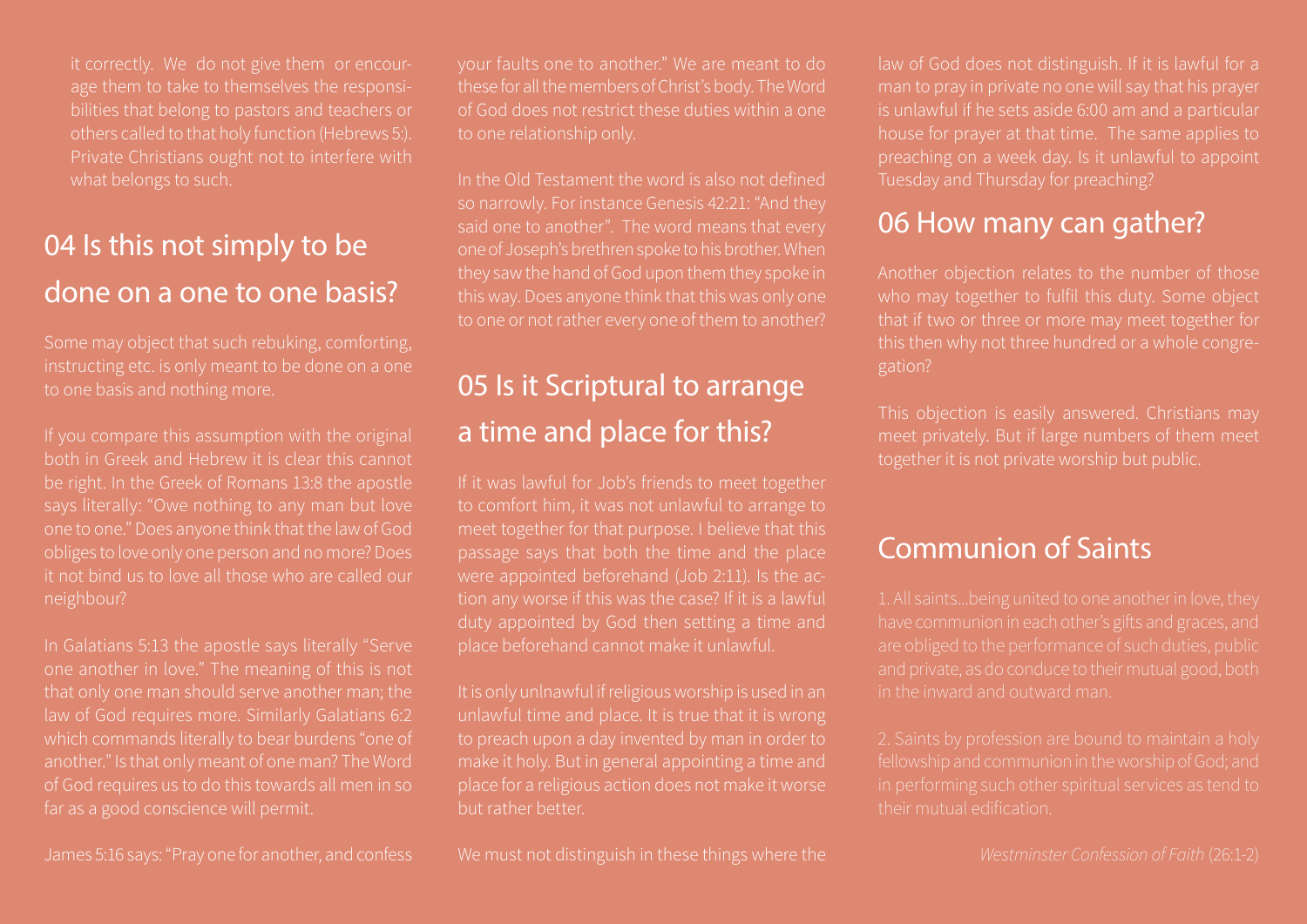**"to promote the restoration of the Christian Church in Scotland, by informing, educating and promoting understanding of the attainments of the Second Reformation in Scotland"**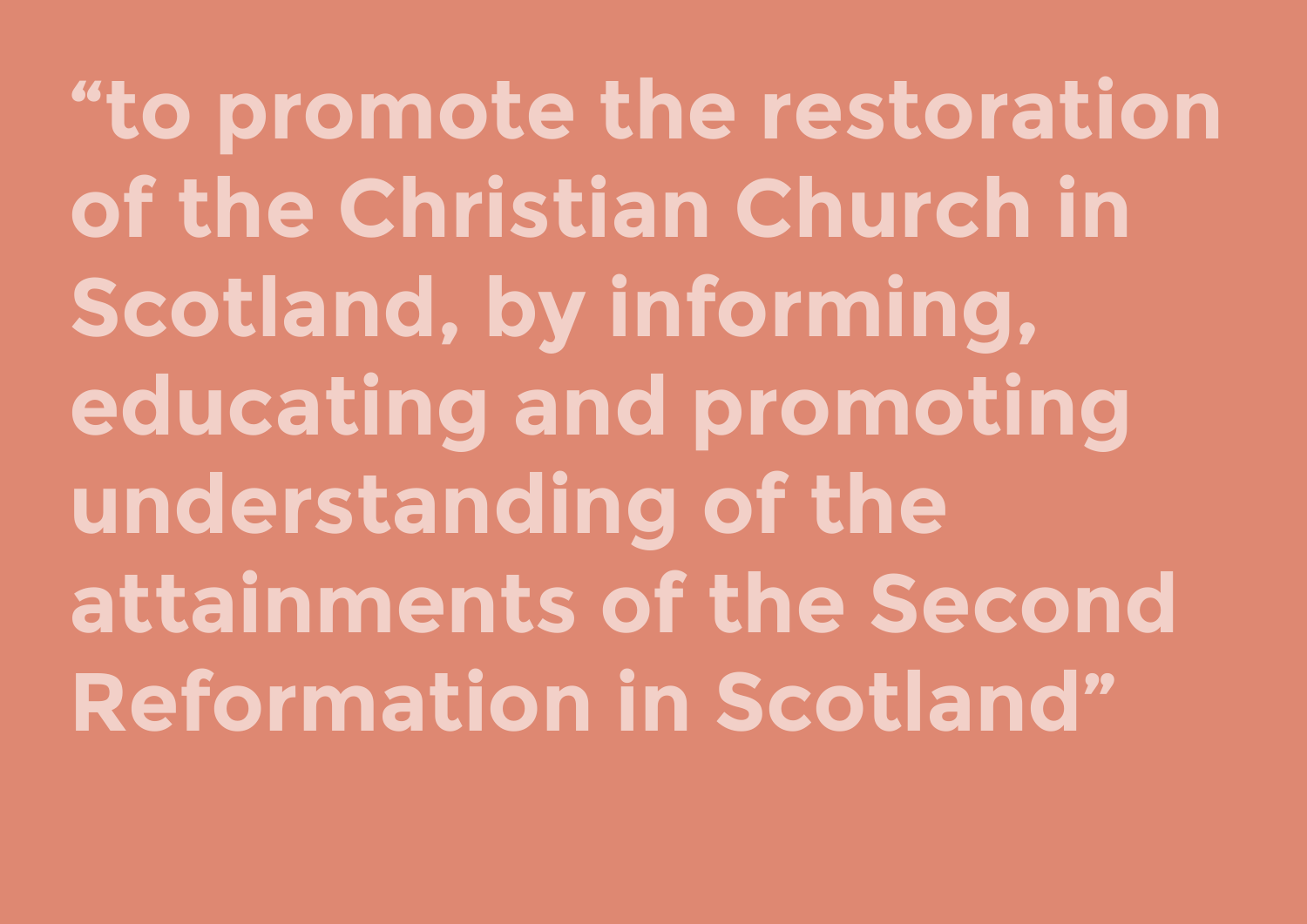# Reformation Scotland Trust



**The Second Reformation was a period of radical reformation and rediscovery of Biblical truth in the Church of Scotland. It was also the period of greatest revival throughout the whole nation that Scotland has ever experienced.**

**We aim to promote the biblical understanding attained at that time.** covenanted uniformity in doctrine, worship and church government.

This includes the biblical standards for faith and worship produced by the Westminster Assembly. Amongst these is the Westminster Confession of Faith, which remains the doctrinal standard

We are convinced that the Christian Church needs to re-engage with these teachings once more. The Biblical truths reclaimed in the Second Reformation are the only safe foundation for the future of the Scottish Church.

Our aim is therefore to promote the restoration of the Christian Church in Scotland, by informing, educating and promoting understanding of the attainments of the Second Reformation in Scotland.